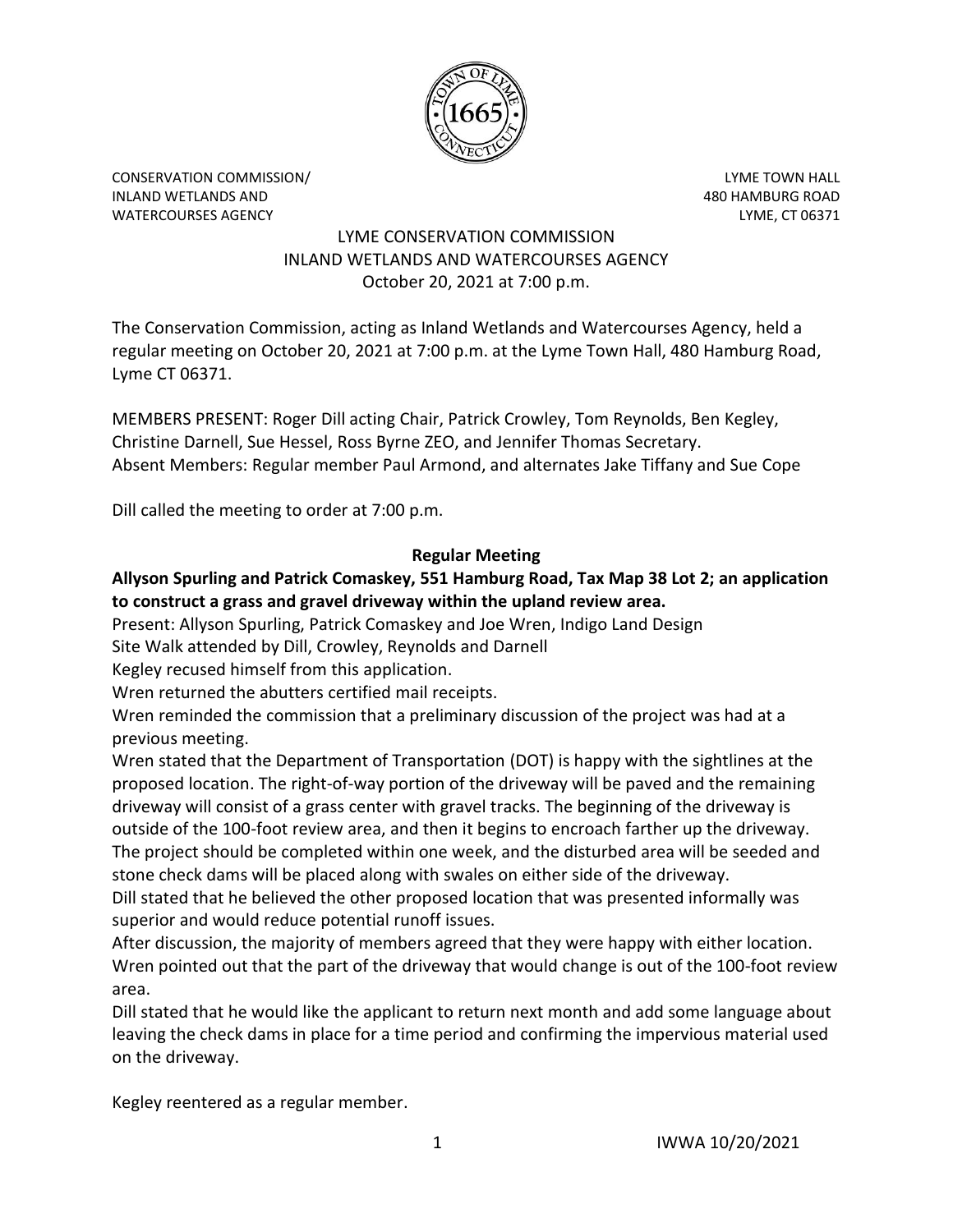**Jocelyn Brown, 9 Hickory Street, Tax Map 40.2 Lot 74; an application to demolish existing structures and construct a single-family residence with garage and new septic and driveway. The structure, septic and new driveway all encroach into the 100-foot upland review area.** Present: Russ Smith, Amity Construction & Design Inc.

Smith reminded the commission that they reviewed this application last month, and pointed out that the construction sequence and a slightly altered site plan had been sent to them prior to the meeting.

Dill called for any questions from the commission and there were none.

Reynolds made a motion to approve the application as presented. Darnell seconded the motion and the application was unanimously approved.

## **Philip Warner, 386-2 Mount Archer Road, Tax Map 28 Lot 15; an application to remove trees within the 100-foot upland review area. Applicant feels some of the trees are a threat to life and property.**

Present: Philip Warner and Jason Wilcox of Wilcox Tree Experts

Site Walk attended by Dill, Crowley, Reynolds, Darnell, and Kegley

Abutters certified mail receipts were submitted.

Warner stated that no more than 17 trees would be removed.

Wilcox said that there will be no ground disturbance. The trees will be removed using cranes and the stumps will remain. The small trees and brush will all remain as well.

Dill questioned how much of the stump would be left and requested that at least 1 foot of stump remain.

Reynolds stated that the commission would be most concerned that the stumps are not removed, that the smaller trees and brush are not removed, and that erosion does not become a problem.

Darnell provided a list of potential plants that would be good options for that location after the trees are removed.

The application will be acted on at the next meeting.

### **Old Business**

Byrne stated that the Board of Selectmen have approved the purchase of a plaque of Beverly Crowther's many years of dedicated service and Dill said that he would work with Thomas and Byrne to complete the order.

# **New Business**

Byrne briefed the commission on a washout problem that occurred during one of the last big rainstorms. He has spoken with the property owner and has informed him that he will need to consult with an engineer to enlarge the culvert. An application is expected in the future to remediate the issue.

# **Approval of minutes from the September 15, 2021 meeting**

Dill asked that the minutes be amended to reflect that he performed his own site visit on 9 Hickory Street and called for a motion to approve the minutes as amended. Crowley made the motion, seconded by Darnell, and the motion passed with one abstention by Hessel.